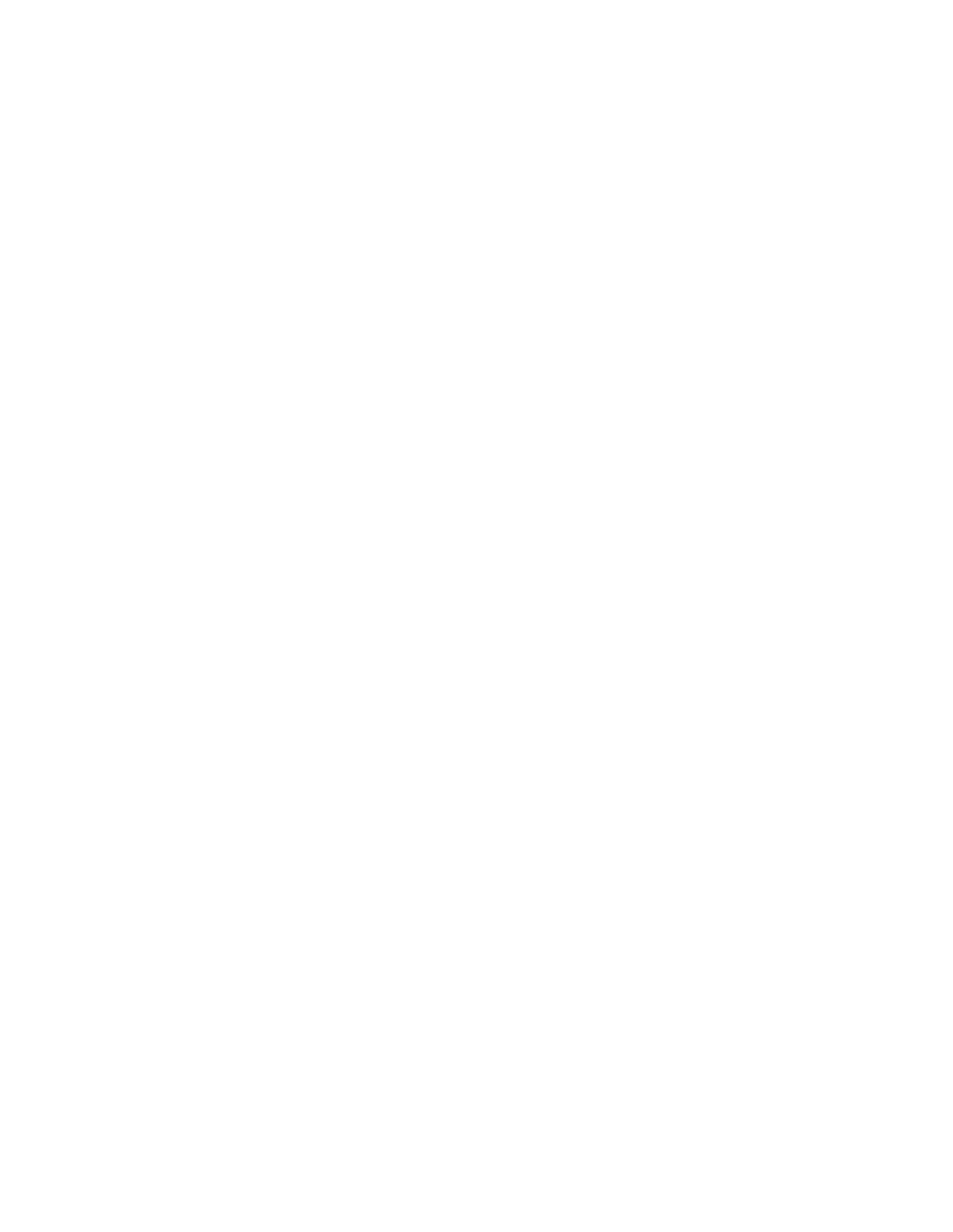# **Section 1 Executive Summary**

This report is ISO New England's 2015 annual assessment (Interim Review) of its 2014 Comprehensive Review of Resource Adequacy, and covers the time period of 2016 through 2019. This Interim Review is conducted to comply with the Reliability Assessment Program (RAP) as established by the Northeast Power Coordinating Council (NPCC). It follows the resource adequacy review guidelines as outlined in the *NPCC Regional Reliability Directory #1 Appendix D, Basic Criteria for Design and Operation of Bulk Power System*.

To ensure resource adequacy for the region, ISO New England identifies the amount and locations of resources the system needs and meets these needs in the short term through the Forward Capacity Market (FCM). Forwar[d](#page-2-1) Capacity Auctions have been conducted to purchase needed resources for the years 2016/171 to 2018/19. The auction for 2019/20 will be conducted in February 2016. The resources procured by ISO New England through FCM assume a capacity supply obligation (CSO), and must be available to offer energy and reserve to the New England energy markets. Resources that do not have a capacity supply obligation can participate in the energy markets to serve New England load and provide reserve. For this Interim Review, resource adequacy is assessed under two sets of resource assumptions: 1) using the seasonal ratings of all the existing and planned resources; 2) using capacity supply obligations of resources purchased in the Forward Capacity Market.

<span id="page-2-0"></span>[Table 1-1](#page-2-0) and Table 1-2 summarize the Loss of Load Expectation (LOLE) for the study years for the two demand forecast scenarios simulated under two sets of capacity resource conditions.

| Year | 2014 Comprehensive Review<br>(Days/Year)                                 | <b>2015 Interim Review</b><br>(Days/Year)                                |                                                       |
|------|--------------------------------------------------------------------------|--------------------------------------------------------------------------|-------------------------------------------------------|
|      | <b>Based on Existing and Planned</b><br><b>Resource Seasonal Ratings</b> | <b>Based on Existing and Planned</b><br><b>Resource Seasonal Ratings</b> | <b>Based on Capacity Supply</b><br><b>Obligations</b> |
| 2016 | 0.016                                                                    | 0.029                                                                    | 0.095                                                 |
| 2017 | 0.060                                                                    | 0.082                                                                    | 0.108                                                 |
| 2018 | 0.068                                                                    | 0.045                                                                    | 0.072                                                 |
| 2019 | 0.074                                                                    | 0.037                                                                    | Auction to be conducted in<br>February 2016           |

**Table 1-1 LOLE under Reference Demand Forecast**

<span id="page-2-1"></span> <sup>1</sup> A capacity commitment period of 20xx/yy refers to a period from June 1, 20xx through May 31, 20yy.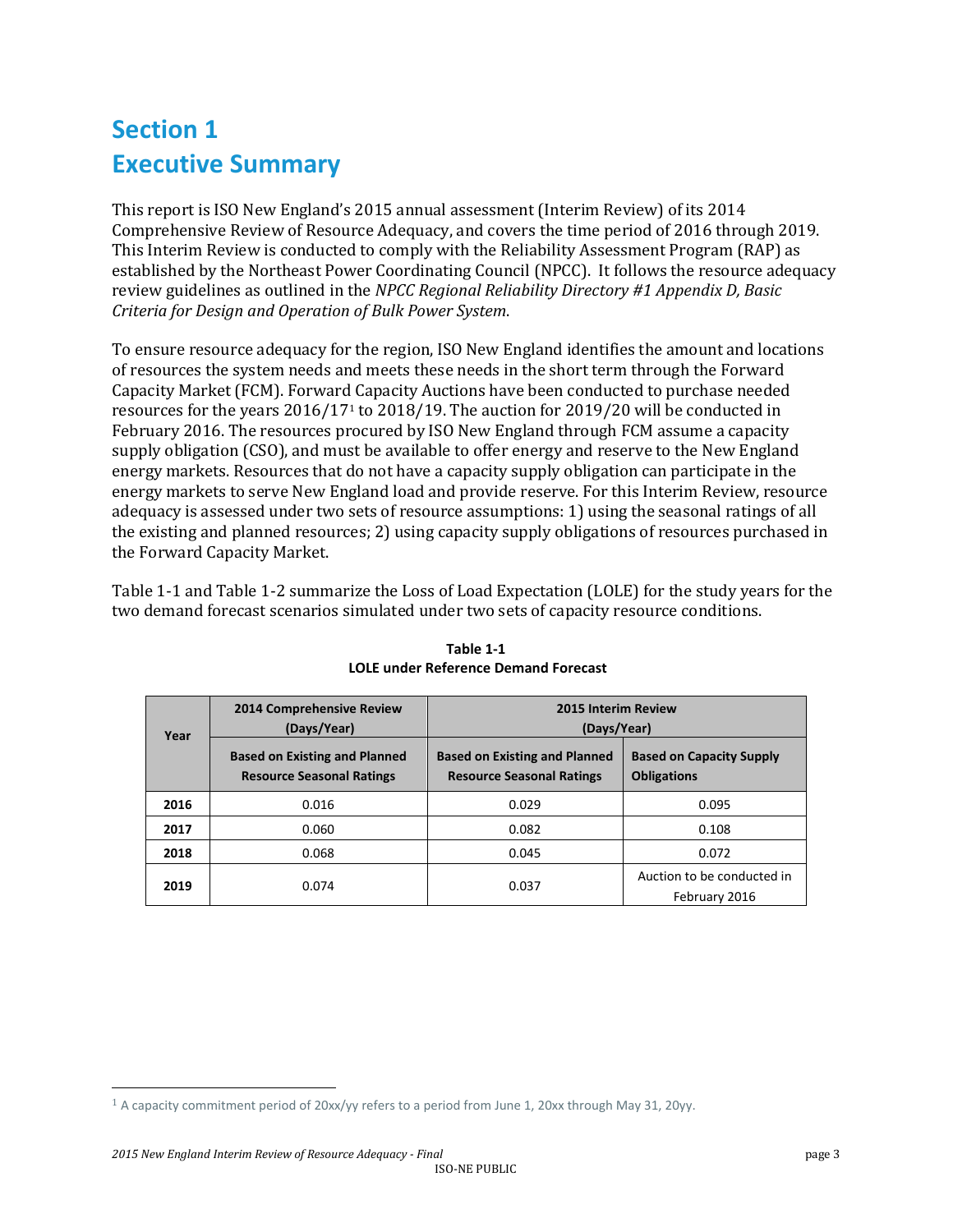| Year | 2014 Comprehensive Review<br>(Days/Year) | 2015 Interim Review<br>(Days/Year)   |                                             |
|------|------------------------------------------|--------------------------------------|---------------------------------------------|
|      | <b>Based on Existing and Planned</b>     | <b>Based on Existing and Planned</b> | <b>Based on Capacity Supply</b>             |
|      | <b>Resource Seasonal Ratings</b>         | <b>Resource Seasonal Ratings</b>     | <b>Obligations</b>                          |
| 2016 | 0.036                                    | 0.048                                | 0.146                                       |
| 2017 | 0.109                                    | 0.134                                | 0.177                                       |
| 2018 | 0.130                                    | 0.080                                | 0.126                                       |
| 2019 | 0.150                                    | 0.070                                | Auction to be conducted in<br>February 2016 |

**Table 1-2 LOLE under High Demand Forecast**

Results of this Interim Review show that New England has adequate existing and planned resources to meet the NPCC Resource Adequacy Design Criteria under the reference forecast for the study period 2016 through 2019. Forward Capacity Market auctions have procured an adequate amount of resources for the years of 2016 and 2018. A small amount of needed resources ( $\sim$ 150 MW) was deferred to the sub[s](#page-3-0)equent reconfiguration auctions for the year 2017 due to the administrative pricing mechanism2 of the FCM. Adequate existing and planned resources are available to meet such resource need, and ISO New England expects to procure the resources needed to meet the Installed Capacity Requirement for 2017 in future annual reconfiguration auctions.

About 350 MW of additional new resources will be required for year 2017 to meet the high load growth scenario. Every year, ISO New England updates its Installed Capacity Requirements (ICRs) for the FCM to reflect the latest load forecast, resource availability and other system condition changes, and procures additional resources, if needed, through the forward capacity market in the reconfiguration auctions prior to these years. Should the high demand forecast materialize, or other conditions occur that would cause an increase in resource needs, ISO New England expects to procure the additional capacity to fulfill the needs in the Forward Capacity Market auctions.

<span id="page-3-0"></span><sup>&</sup>lt;sup>2</sup> When the capacity clearing price is set administratively due to inadequate supply and insufficient competition, and as a result a permanent de-list bid, static de-list bid, or export bid clears that would not otherwise have cleared, then the de-listed or exported capacity will not be replaced in the current Forward Capacity Auction, and shall be included in subsequent annual reconfiguration auctions.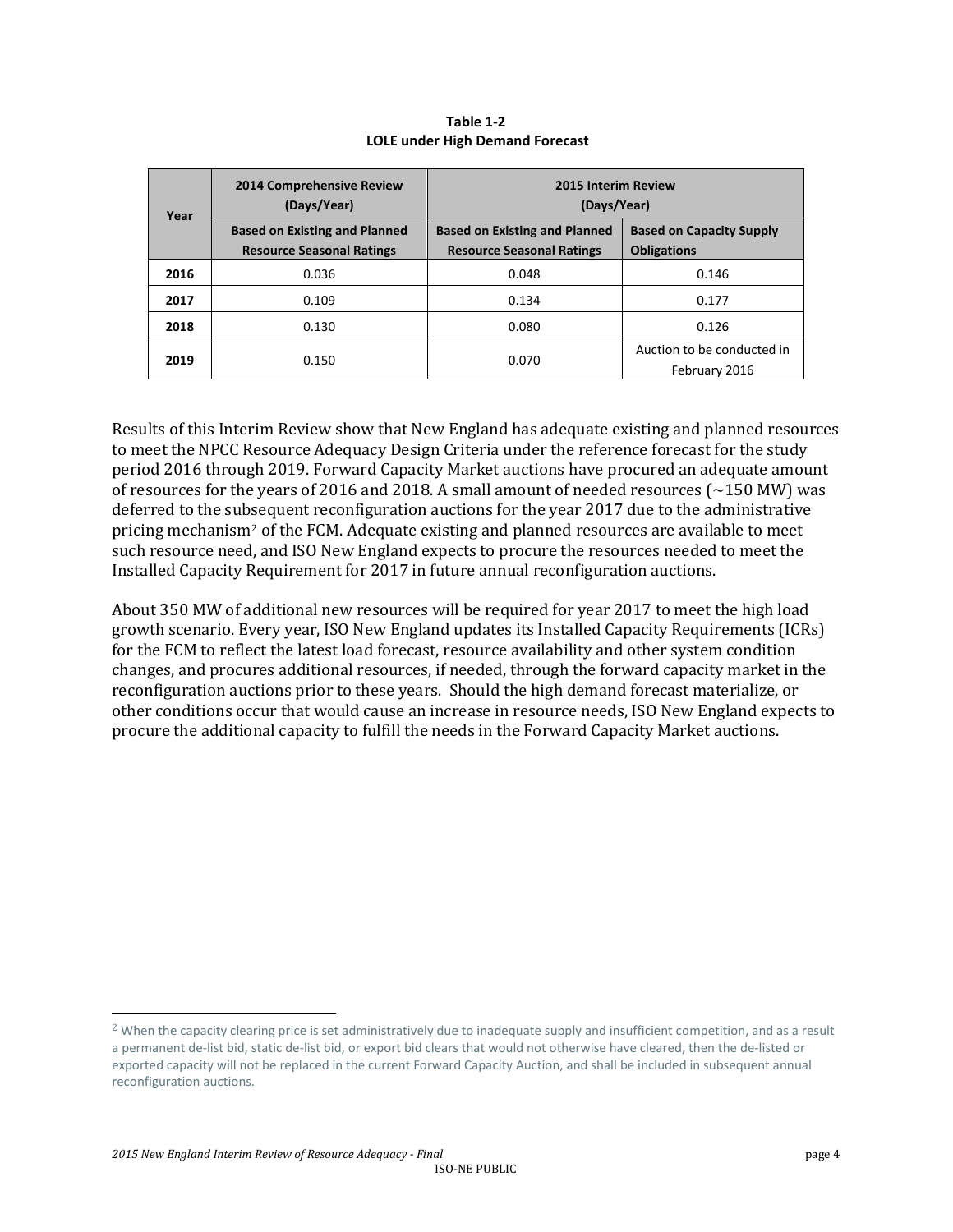# **Section 2 Introduction**

This is the first update of New England's 2014 Comprehensive Review of Resource Adequacy, which was approved by NPCC in November 2014. Since the approval of the 2014 Comprehensive Review, ISO New England has conducted additional comprehensive resource adequacy assessments as part of its Regional System Plan (RSP) process. The major assumptions of this Interim Review are consistent with those used for the most recent RSP, RSP15[3](#page-4-0). ISO New England continues to use the General Electric Multi-Area Reliability Simulation (MARS) model to simulate New England system resource adequacy.

<span id="page-4-0"></span>j *<sup>3</sup>* http://www.iso-ne.com/system-planning/system-plans-studies/rsp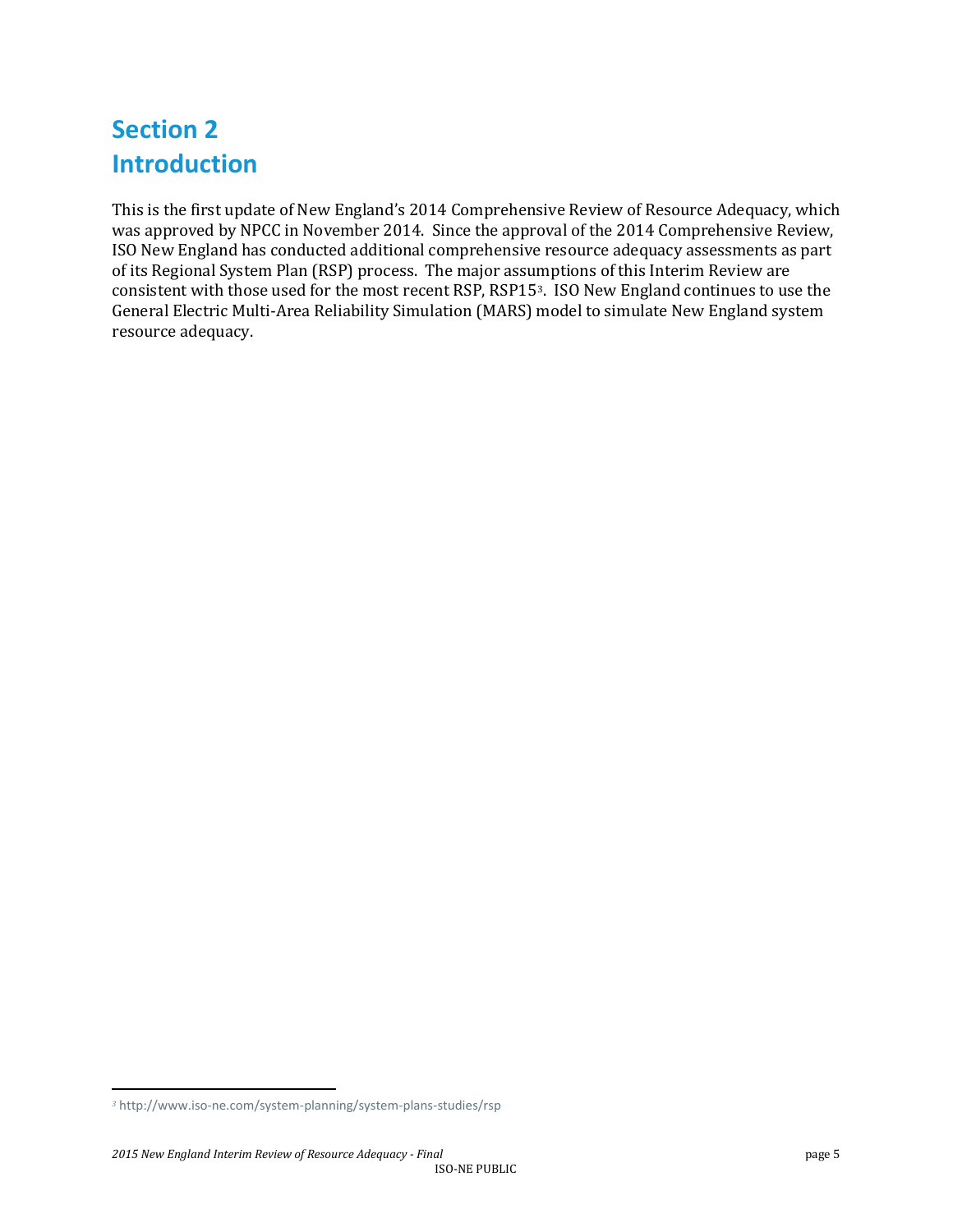# **Section 3 Assumptions Changes**

### **3.1 Resources**

Table 3-1 compares resource assumptions between the two reviews. The amount of existing and planned resources assumed for this Interim Review have decreased by about 700 MW and 360 MW for the years of 2016 and 2017, respectively, while increasing by about 600 MW for the years 2018 and 2019. The reason for these changes are 1) the in-service date of a new approximately 700 MW unit has been delayed from the original 2016 to 2017; 2) a new unit of about 300 MW that was assumed to be in-service in 2017 in the 2014 review is excluded in this review; and 3) about 1,000 MW of new resources have been procured in the Forward Capacity Market for 2018 since the 2014 review. The seasonal capability ratings of these resources are based on the ISO New England *2015–2024 Forecast Report of Capacity, Energy, Loads, and Transmission* (2015 CELT Report)[4.](#page-5-0) The capacity supply obligation values are as of September 2015[5.](#page-5-1)

ISO New England received a Non-Price Retirement Request from the 677 MW Pilgrim generating unit in mid October 2015 to be retired starting on June 1, 2019. The ISO is reviewing the request to determine if the resource is needed for reliability. If the Non-Price Retirement Request is rejected for reliability reasons, the resource may elect to remain in operation to meet the reliability need, and will receive the cost-of-service compensation. Given that the outcome of this determination is not expected to be available prior to the publication of this interim review, the Pilgrim unit is assumed operational during the 2019 year in this assessment. A sensitivity simulation was conducted assuming the Pilgrim unit is no longer available in 2019, the results show no LOLE violation for 2019 under reference demand forecast.

|      | 2014 Comprehensive Review (MW)        | 2015 Interim Review (MW)       |                             |                        |
|------|---------------------------------------|--------------------------------|-----------------------------|------------------------|
| Year | <b>Existing and Planned Resources</b> | <b>Existing and Planned</b>    | <b>Existing and Planned</b> | <b>Capacity Supply</b> |
|      | <b>Summer Ratings</b>                 | <b>Resource Summer Ratings</b> | <b>Resource Difference</b>  | <b>Obligations</b>     |
| 2016 | 35,834                                | 35,138                         | -696                        | 33,408                 |
| 2017 | 34,611                                | 34.248                         | $-363$                      | 33,817                 |
| 2018 | 34,851                                | 35.449                         | 598                         | 34,694                 |
| 2019 | 35,075                                | 35,714                         | 639                         | N/A                    |

**Table 3-1 Resource[6](#page-5-2) Assumptions Comparison (Summer Ratings)**

### **3.2 Load**

This Interim Review uses the RSP15 load forecast, which updates the data for the region's historical annual use of electric energy and peak loads by adding another year of historical data to the sample, incorporating the most recent economic and demographic forecasts, and making adjustments for resettlement that include meter corrections. This year's forecast also reflects the impacts of the

<span id="page-5-0"></span>j *<sup>4</sup>* [http://www.iso-ne.com/static-assets/documents/2015/05/2015\\_celt\\_report.pdf](http://www.iso-ne.com/static-assets/documents/2015/05/2015_celt_report.pdf)

<span id="page-5-1"></span><sup>5</sup> <http://www.iso-ne.com/static-assets/documents/2015/09/september-2015-coo-report.pdf>

<span id="page-5-2"></span><sup>6</sup> Resources include generating units, demand-side resources and capacity imports.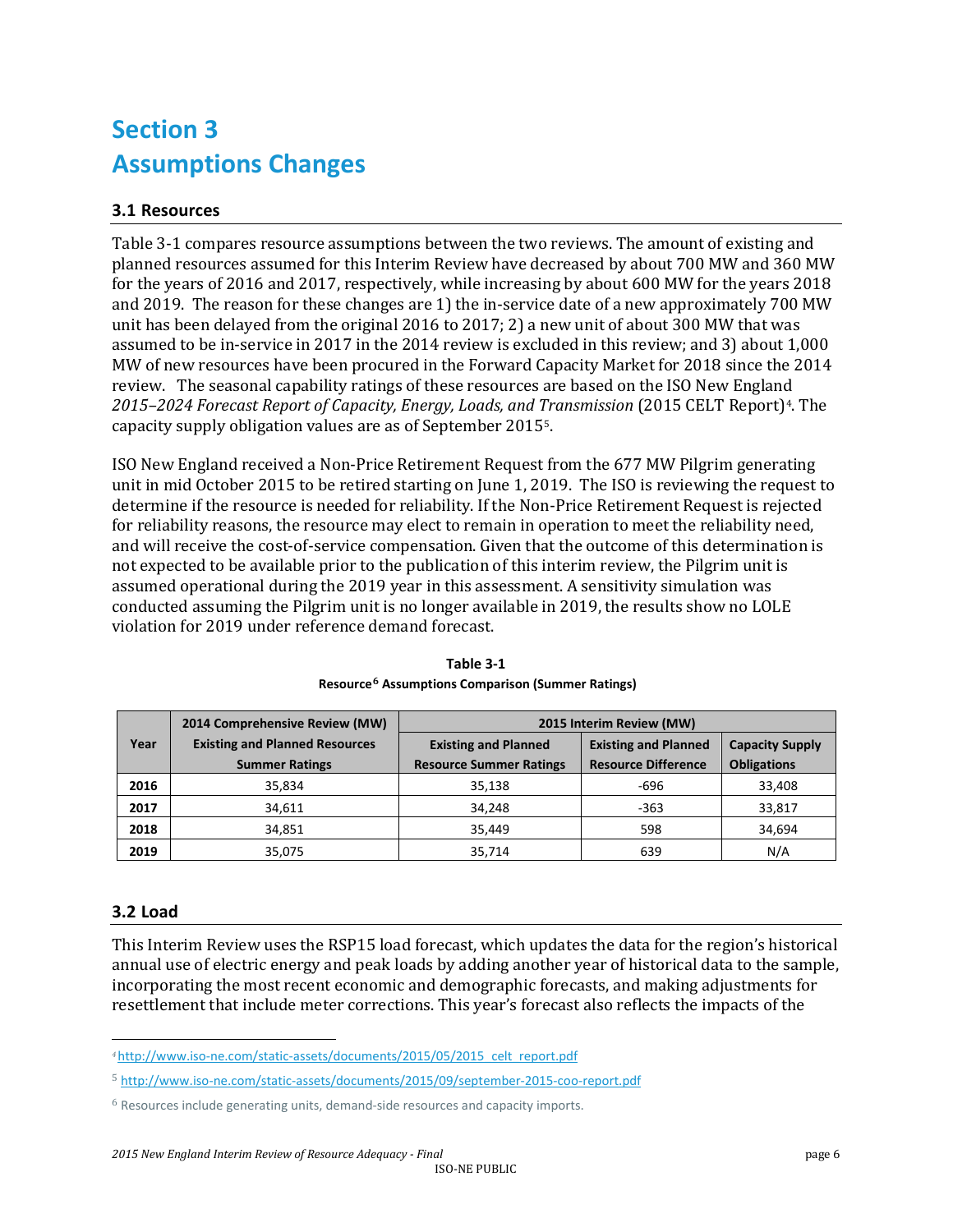behind-the-meter photovoltaics (PV)[7](#page-6-0) load reductions not already considered as part of the gross forecast. Table 3-2 compares the reference summer peak demand forecasts between these two reviews. This year's forecast is lower than last year's by about 500 MW on average for every year of the study period, which is mainly driven by the incorporation of the behind-the-meter embedded PV and a slightly slower growth in gross demand. Table 3-3 compares the high demand forecasts, which shows a similar trend.

| Year | 2014 Comprehensive Review<br>(MW) | 2015 Interim Review<br>(MW) | <b>Difference</b><br>(MW) |
|------|-----------------------------------|-----------------------------|---------------------------|
| 2016 | 29,130                            | 28,673                      | $-457$                    |
| 2017 | 29,610                            | 29,066                      | $-544$                    |
| 2018 | 30,005                            | 29,483                      | $-522$                    |
| 2019 | 30,335                            | 29,861                      | -474                      |

**Table 3-2 Reference Demand Forecast Comparison**

**Table 3-3 High Demand Forecast Comparison**

| Year | 2014 Comprehensive Review<br>(MW) | <b>2015 Interim Review</b><br>(MW) | <b>Difference</b><br>(MW) |
|------|-----------------------------------|------------------------------------|---------------------------|
| 2016 | 29,830                            | 29,168                             | $-662$                    |
| 2017 | 30,420                            | 29,676                             | $-744$                    |
| 2018 | 30,915                            | 30,193                             | -722                      |
| 2019 | 31,330                            | 30,656                             | -674                      |

#### **3.3 Interface Limits**

The same sub-area configuration (bubble transportation model) is used in these two reviews. The transmission interfaces and their limits used in this Interim Review are based on the RSP15 transfer capability analysis of the New England system, which incorporated the results of several recent studies. Changes from the 2014 Comprehensive Review include: 1) the advancement of the expected in-service date of the interstate portions of the New England East-West solution transmission upgrade; 2) the inclusion of the Greater Boston Project, which is certified to be inservice in 2019; 3) an updated transfer capability for the North-South interface reflecting the expected resource retirements; 4) a new defined Southeast New England interface to reflect expected system limitations in the NEMA/Boston and SEMA/RI areas in 2019. Table 3-4 shows the transmission transfer limits used for both reviews.

<span id="page-6-0"></span> <sup>7</sup> The amount of behind-the-meter PV assumed in the study is 237 MW for 2016, 309 MW for 2017, 342 MW for 2018, and 369 MW for 2019. These values reflect a 40% discount factor from their name plate ratings, and are assumed available only from Hour 14:00 to 18:00 during the months from May to September.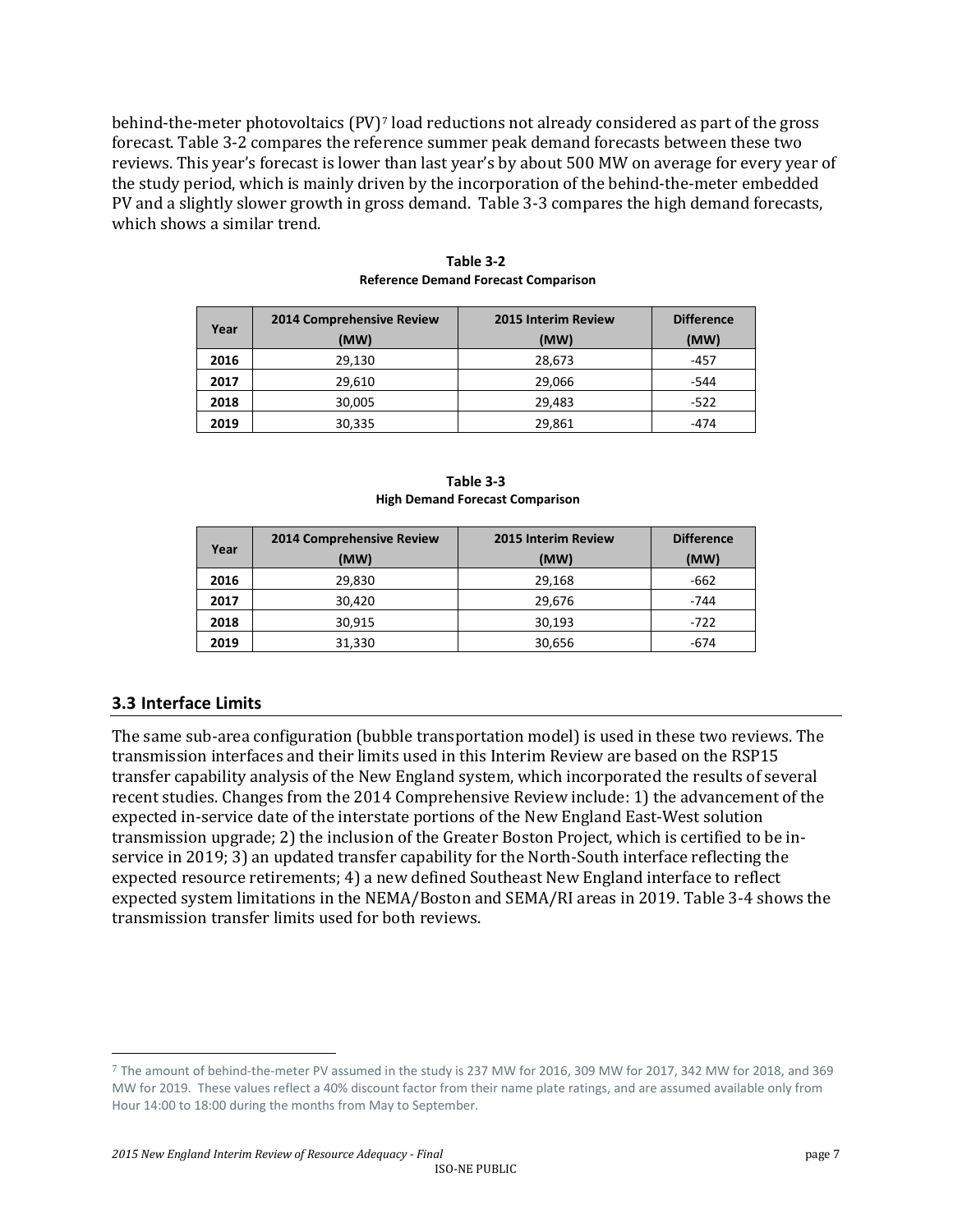**Table 3-4 Major Transmission Interfaces and Limits Assumed in the 2014 & 2015 Reviews (MW)**

| <b>Interface</b>                                   | Limit assumed in 2014<br><b>Comprehensive Review (MW)</b> | Limit assumed in 2015 Interim<br><b>Review (MW)</b> |  |  |  |
|----------------------------------------------------|-----------------------------------------------------------|-----------------------------------------------------|--|--|--|
| <b>New England Internal Interfaces</b>             |                                                           |                                                     |  |  |  |
| Orrington South                                    | 1,325                                                     | 1,325                                               |  |  |  |
| Surowiec South                                     | 1,500                                                     | 1,500                                               |  |  |  |
| Maine $-$ NH                                       | 1,900                                                     | 1,900                                               |  |  |  |
| North to South                                     | 2,700                                                     | 2,100<br>2,675 <sup>8</sup> (year 2019)             |  |  |  |
| <b>Boston Import</b>                               | 4,850                                                     | 4,850<br>5,700 <sup>9</sup> (year 2019)             |  |  |  |
| SEMA / RI Export                                   | 3.000<br>3,400 (year 2018)                                | 3,000<br>3,400 <sup>10</sup> (year 2016)            |  |  |  |
| SEMA / RI Import                                   | 786 (year 2018)                                           | $1,280^{11}$ (year 2018)                            |  |  |  |
| East to West                                       | 2.800<br>3,500 (year 2018)                                | 2,800<br>3,500 $^{9}$ (year 2016)                   |  |  |  |
| West to East                                       | 1,000<br>2,200 (year 2018)                                | 1,000<br>2,200 <sup>9</sup> (year 2016)             |  |  |  |
| Connecticut Import                                 | 2,800 (year 2016)<br>2,950 (year 2018)                    | 2,950 $^{9}$ (year 2016)                            |  |  |  |
| Southwestern CT Import                             | 3,200                                                     | 3,200                                               |  |  |  |
| Norwalk / Stamford Import                          | 1,650                                                     | No Limit                                            |  |  |  |
| Southeast New England                              | Interface Not Defined                                     | 5,700 <sup>8</sup> (year 2019)                      |  |  |  |
| <b>New England External Interfaces</b>             |                                                           |                                                     |  |  |  |
| New Brunswick to New England <sup>12</sup>         | 700                                                       | 700                                                 |  |  |  |
| New York/New England (Summer/Winter) <sup>13</sup> | 1,400/1,875                                               | 1,400                                               |  |  |  |
| HQII Import <sup>14</sup>                          | 1,400                                                     | 1,400                                               |  |  |  |
| Highgate Import <sup>15</sup>                      | 200                                                       | 200                                                 |  |  |  |
| Cross Sound Cable <sup>16</sup>                    | 0                                                         | 0                                                   |  |  |  |

<span id="page-7-0"></span> <sup>8</sup> The North–South transfer capabilities reflect the retirements of Brayton Point and Vermont Yankee.

<span id="page-7-1"></span><sup>&</sup>lt;sup>9</sup> These values reflect the Greater Boston upgrades project that is certified to be in service by June 2019.

<span id="page-7-2"></span> $10$  The ISO has accepted the certification of the New England East-West Solution (NEEWS) Interstate Reliability Program (IRP) to be in service by December 2015

<span id="page-7-3"></span> $11$  In response to the Brayton Point retirement, the following Rhode Island area facilities are now planned to be upgraded (and are certified to be in service by the start of the tenth capacity commitment period (i.e., by June 1, 2017): The V148N 115 kV line between Woonsocket and Washington, the West Farnum 345/115 kV autotransformer upgrade (already in service), and the Kent County 345/115 kV autotransformer.

<span id="page-7-4"></span> $12$  The electrical limit of the New Brunswick–New England (NB–NE) tie is 1,000 MW. When adjusted for the ability to deliver capacity to the ISO New England Area, the NB–NE transfer capability is 700 MW because of downstream constraints, in particular, Orrington South.

<span id="page-7-5"></span><sup>13</sup> The New York interface limits are without the CSC and with the Northport–Norwalk Cable at 0 MW flow. Simultaneously importing into New England and SWCT or CT can lower the NY–NE capability (very rough decrease = 200 MW). Conversely, simultaneously exporting to NY and importing to SWCT or CT can lower the NE–NY capability (very rough decrease = 700 MW).

<span id="page-7-6"></span><sup>&</sup>lt;sup>14</sup> The HQICC interconnection is a DC tie with equipment ratings of 2,000 MW. The PJM and NYISO systems may be constrained by the loss of this line. As a result, ISO New England has assumed that its transfer capability is 1,400 MW for capacity and reliability calculations. This assumption is based on the results of loss-of-source analyses conducted by PJM and NYISO.

<span id="page-7-7"></span> $15$  The capability for the Highgate facility is listed at the New England AC side of the Highgate terminal.

<span id="page-7-8"></span> $16$  The import capability on the CSC is dependent on the level of local generation.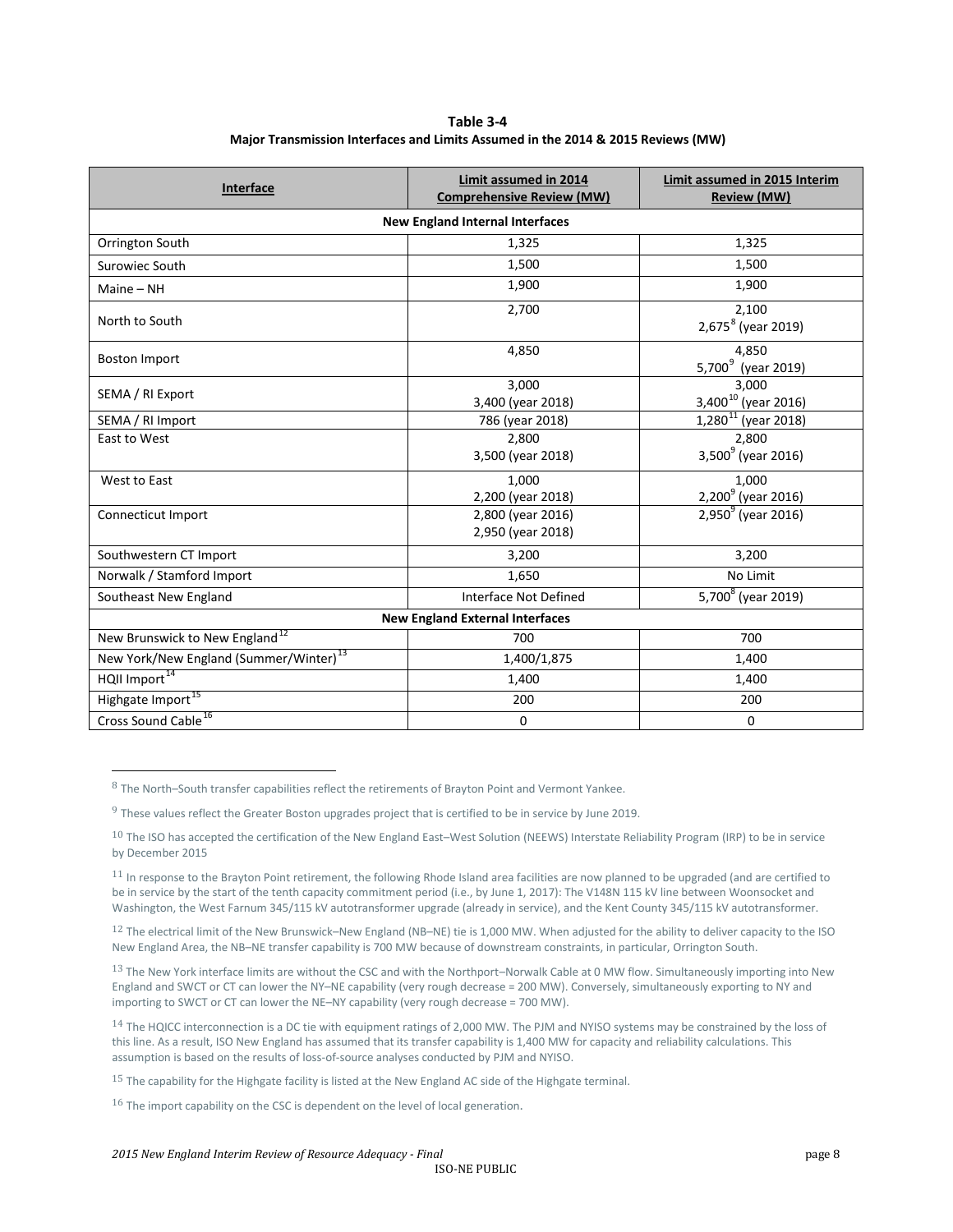#### **3.4 Unit Availability**

Table 3-5 compares the weighted average EFORd assumptions used in the 2014 Comprehensive Review and this Interim Review. Overall, the system weighted average EFORd for generating capacity assumed in this review has increased about 0.5% as compared to the 2014 review assumptions. The change is the result of the update of the rolling 5-year average of generator submitted Generation Availability Data System (GADS) data.

| <b>Unit Type</b>          | 2014 Comprehensive Review<br>EFORd (%) | 2015 Interim Review EFORd<br>(%) |
|---------------------------|----------------------------------------|----------------------------------|
| Fossil                    | 14.9                                   | 14.8                             |
| Combined Cycle            | 3.6                                    | 4.0                              |
| <b>Diesel</b>             | 6.5                                    | 7.6                              |
| <b>Combustion Turbine</b> | 9.5                                    | 9.6                              |
| <b>Nuclear</b>            | 3.1                                    | 2.5                              |
| Hydro                     | 4.6                                    | 4.9                              |
| Others                    | 14.2                                   | 16.1                             |
| System                    | 6.7                                    | 7.2                              |

| Table 3-5                                              |
|--------------------------------------------------------|
| <b>Change In EFORd Assumptions - Weighted Averages</b> |

### **3.5 Fuel Flexibility and Certainty**

The regional dependence on natural-gas-fired generation, coupled with natural gas pipeline constraints, pose reliability issues. Environmental and economic considerations continue to influence the retirement of oil and coal generating resources and the addition of natural-gas-fired generation, further exposing the region to dependence on a single type of fuel.

Capital improvements to the natural gas delivery system are under development to access Marcellus shale gas production. Additional pipeline projects, however, would improve electric power system reliability and reduce prices for the wholesale electricity markets. The New England states are considering additional means of funding new pipeline capacity into the region and are examining possible electric transmission infrastructure upgrades for improving the access to Canadian hydropower as an alternate source of generation. The winter peak load is flat as the result of energy-efficiency programs; these programs, coupled with the more efficient use of natural gas, would allow generators the greater use of available pipeline capacity.

A fuel-reliability program and improved coordination of electric power and natural gas system operations resulted in more reliable resource performance during winter 2014/15. Increased flexibility of scheduling natural gas also allows generators to more reliably respond to system conditions. Recently implemented improvements to the day-ahead and real-time markets have helped achieve shorter-term system reliability, and they supplement improvements to the FCM that are part of the longer-term reliability solution.

Regarding the fuel-reliability program, during the 2013/14 and 2014/15 winters, the ISO has implemented special programs outside its markets to mitigate winter reliability risks associated with the retirements of key non-gas-fired generators, gas pipeline constraints, and generators' difficulties in replenishing on-site oil supplies. As part of the 2014/2015 program, oil-fired and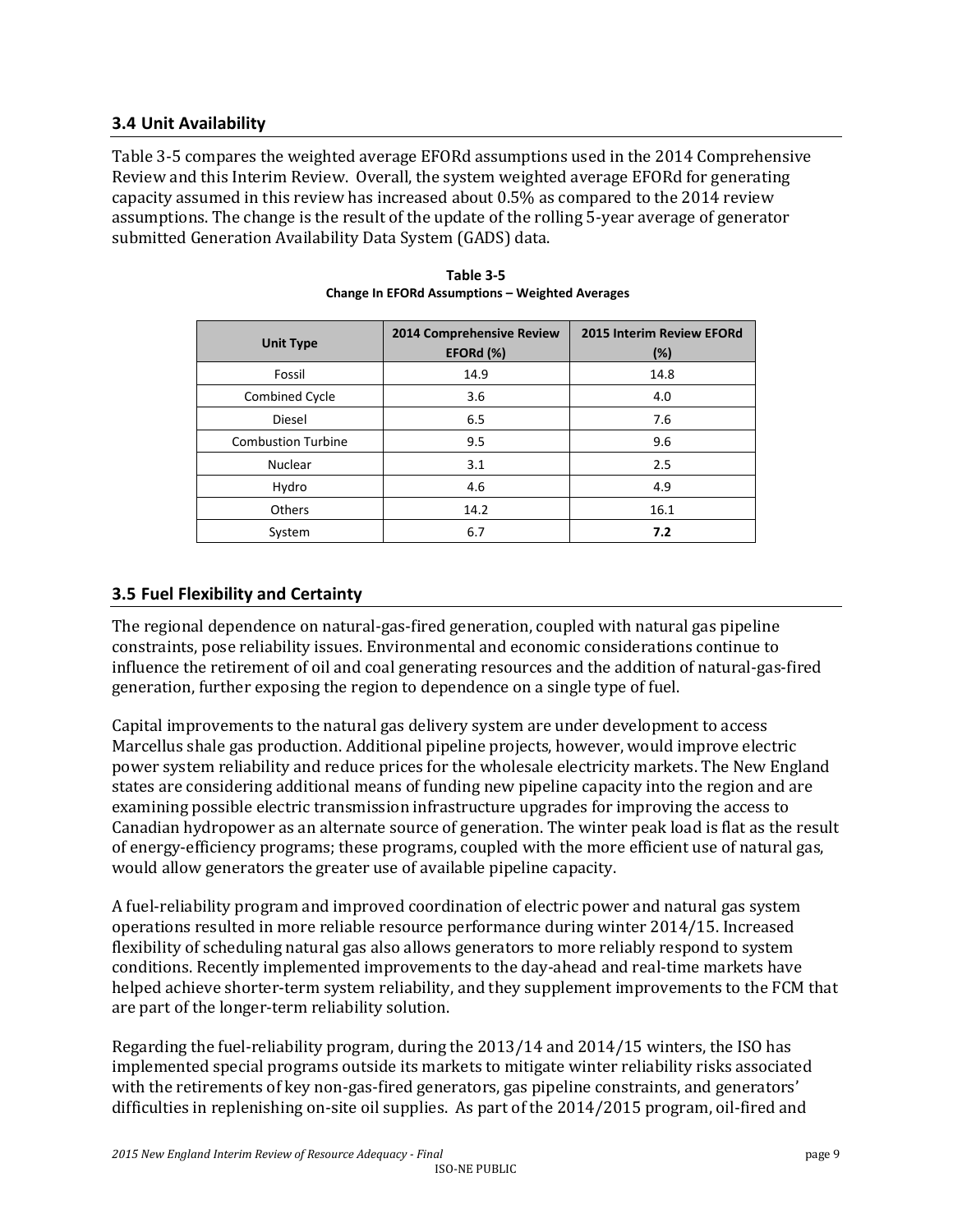dual-fuel generators, generators contracting for LNG, and demand resources selected to participate were paid to secure fuel inventory and fuel-switching capability. They were compensated for any unused end-of-season fuel inventory and were subject to nonperformance charges. As a result, the high availability of fuel oil and LNG supported winter 2014/2015 operations despite of the cold weather.

The 2014/2015 program included two permanent improvements, as well. To help dual-fuel resources more effectively manage fuel supply on days when the price of oil and natural gas approach convergence, the market monitoring rules eliminated the administrative requirement to prove that the higher-priced fuel was burned. The ISO also gained the ability to test resources' fuelswitching capability and to compensate them for running these tests.

The FERC recently approved a similar program to the 2014/15 winter reliability program to be implemented as a bridge between now and 2018 when FCM design changes that include resource performance incentives go into effect. Due to the existence of these winter reliability programs, no additional outages are assumed from the gas-fired units in this review.

### **3.6 Environmental Regulations and Initiatives**

Compliance obligations for generators from existing and pending state, regional, and federal environmental requirements are not expected to pose reliability concerns during the study period, but are likely to impose operational limits on new and existing generators. These requirements pose less risk on unit retirements and system reliability compared with earlier assessments. Federal air, water, endangered species, and carbon standards could affect the economic performance of nuclear, renewable, and fossil-fired generators by imposing operational constraints and additional capital costs for pollution control retrofits. Other state and regional air, water, and carbon standards could require certain generators to further reduce emissions and other adverse environmental impacts through the extended operation of pollution control devices or curtailment in operation.

Clean Water Act final rules on cooling water 316(b) and waste water discharges from power plants may have impacts on the relicensing of some existing units during the study periods. The ISO is monitoring such proceedings to assess the impacts of operational restrictions, including the maintenance of minimum flows, on the ability of hydroelectric generators to offer regulation and reserve services.

The 2015 ozone standard, existing other National Ambient Air Quality Standards, Mercury and Air Toxics Standards, and the future Transported Air Pollution Rule may also affect some of the fossilfueled power generators in New England. Most coal- and oil-fired fossil steam generators greater than 25 MW in capacity in New England are already complying with the standard's emissions limits for acid gases, toxic metals, and mercury based on maximum achievable control technologies (MACTs) or are exempted due to individual unit capacity factors.

#### **3.7 Integration of Variable Energy Resources**

The region has significant potential for developing renewable resources and energy efficiency, encouraged by Renewable Portfolio Standards, the Regional Greenhouse Gas Initiative, and other environmental regulations and public policy objectives. While variable energy resources can provide additional fuel diversity, integrating wind or solar resources could place additional stresses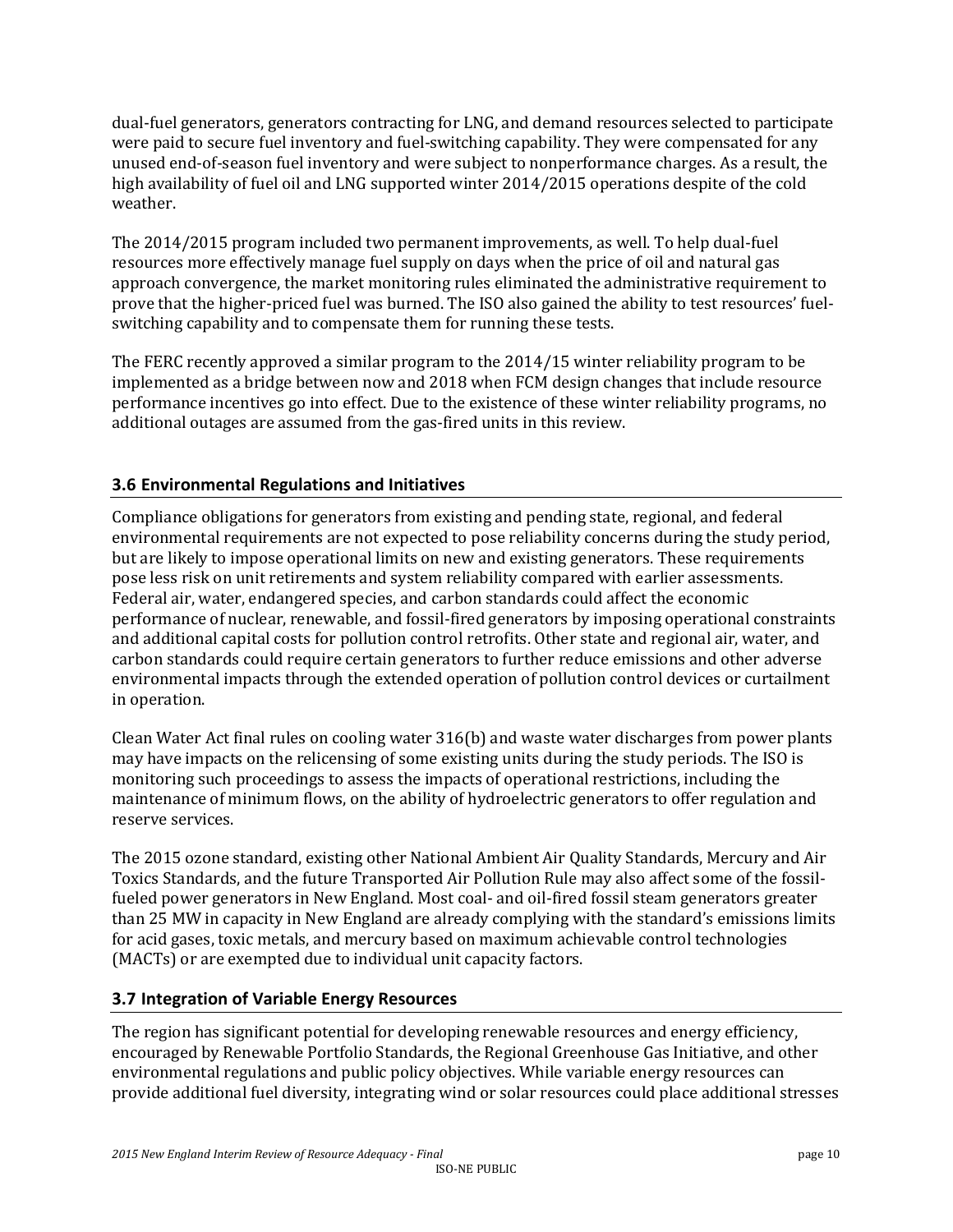on the transmission system. Generators could be stressed as well if system operators call on them to change output on short notice to provide system balancing and reserves.

Wind resources have requested interconnection in remote portions of the system, which can require significant transmission upgrades. In response, the ISO improved the process for reviewing elective transmission upgrades in the interconnection queue. To further facilitate wind integration, the ISO has incorporated wind forecasting into ISO processes, scheduling, and dispatch services.

The ISO continues engaging stakeholders on the issues challenging the wind-interconnection process and the performance of the system with wind resources in locally constrained areas. The wind-integration component of the Strategic Transmission Analysis developed conceptual additions to the transmission system that would enable onshore wind resources to reliably serve load.

Photovoltaic resources are rapidly developing in New England and are predominately situated in southern New England. The large-scale development of photovoltaic and other distributed resources poses some potential issues that the ISO is beginning to address with stakeholders. The ISO cannot directly observe or control most of these resources, which may respond differently to grid disturbances compared with larger, conventional generators.

Additional work remains on incorporating the effects of PV in improved short-term load forecasting tools for use by system operators and fully addressing the potential reliability risks, which are not expected to be significant during the study period of this review.

#### **3.8 Others**

The interconnection benefits from neighboring Areas are considered in both assessments. Since the 2014 Comprehensive Review, ISO New England has conducted additional tie benefit studies to identify the amount of tie reliability assistance New England can rely on from its neighbors for resource adequacy studies. Table 3-6 summarizes the tie benefit assumptions for these two reviews.

| Year | 2014 Comprehensive Review | <b>2015 Interim Review</b> |
|------|---------------------------|----------------------------|
| 2016 | 1,870                     | 1,847 <sup>17</sup>        |
| 2017 | 1,870                     | 1,870 <sup>18</sup>        |
| 2018 | 1.970                     | 1,970 <sup>19</sup>        |
| 2019 | 1,970                     | 1.990 $^{20}$              |

**Table 3-6 Assumed Tie Benefits from Neighboring Areas (MW)**

Other assumptions for these two reviews are consistent with each other.

<span id="page-10-0"></span> <sup>17</sup> [http://www.iso-ne.com/static-](http://www.iso-ne.com/static-assets/documents/2015/08/pspc_082715_a2.1_tie_benefits_assumptions_2016_17ara3_2017_18ara2_2018_19ara1.pdf)

[assets/documents/2015/08/pspc\\_082715\\_a2.1\\_tie\\_benefits\\_assumptions\\_2016\\_17ara3\\_2017\\_18ara2\\_2018\\_19ara1.pdf](http://www.iso-ne.com/static-assets/documents/2015/08/pspc_082715_a2.1_tie_benefits_assumptions_2016_17ara3_2017_18ara2_2018_19ara1.pdf)

<span id="page-10-1"></span><sup>&</sup>lt;sup>18</sup> See presentation to Reliability Committee on 9/16/201[3 http://www.iso-ne.com/committees/reliability/reliability-committee](http://www.iso-ne.com/committees/comm_wkgrps/relblty_comm/pwrsuppln_comm/mtrls/2011/sep152011/index.html)

<span id="page-10-2"></span><sup>19</sup> [http://www.iso-ne.com/static-assets/documents/2014/09/a6\\_fca9\\_tie\\_benefits\\_study.pdf](http://www.iso-ne.com/static-assets/documents/2014/09/a6_fca9_tie_benefits_study.pdf)

<span id="page-10-3"></span><sup>&</sup>lt;sup>20</sup> [http://www.iso-ne.com/static-assets/documents/2015/09/a9\\_tie\\_benefits\\_results.pdf](http://www.iso-ne.com/committees/comm_wkgrps/relblty_comm/pwrsuppln_comm/mtrls/2012/jun142012/2016_fca_tie_benefits_study.pdf)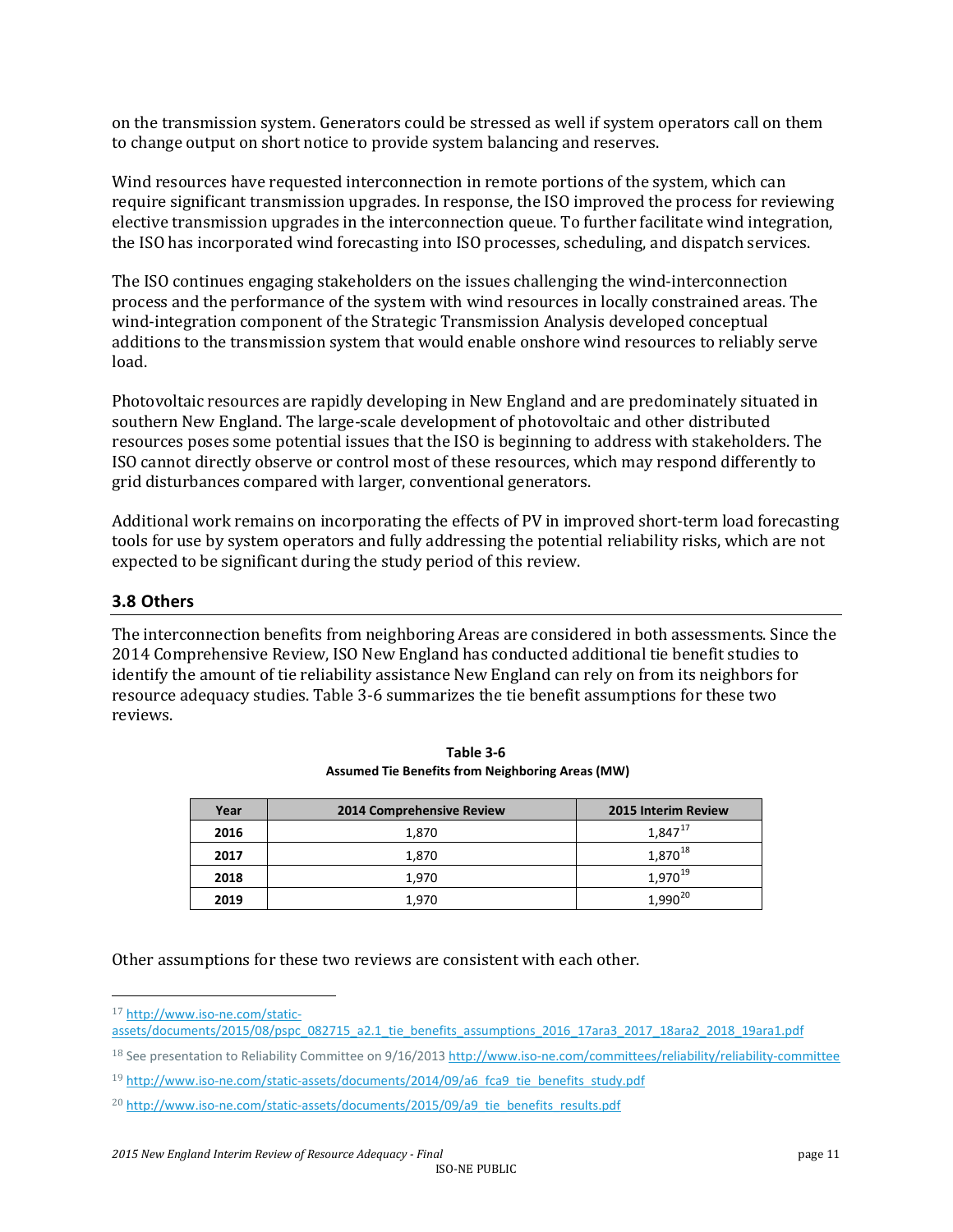# **Section 4 Results**

Tables 4-1 and 4-2 summarize the New England system LOLE results for the scenarios investigated within this Interim Review and those from the 2014 Comprehensive Review. The increase in the LOLEs of 2016 and 2017 is attributed to the expected delay of the in-service date of two future resources. About 1,000 MW of new resources that have procured in the Forward Capacity Market for 2018 helps lower the LOLEs for 2018 and 2019.

The LOLE results indicate that New England has adequate existing and planned resources to meet the NPCC Resource Adequacy Design Criteria under the reference forecast for the study period 2016 through 2019. About 350 MW of additional new resources will be required for year 2017 to meet the high load growth scenario. Every year, ISO New England updates its Installed Capacity Requirements (ICRs) for the FCM to reflect the latest load forecast, resource availability and other system condition changes, and procures additional resources, if needed, through the market in the reconfiguration auctions prior to these years. Should the high demand forecast materialize, or other conditions occur that would cause an increase in resource needs, ISO New England expects to procure the additional capacity to fulfill the needs in the Forward Capacity Market auctions.

| Year | 2014 Comprehensive Review<br>(Days/Year)                                 | 2015 Interim Review<br>(Days/Year)                                       |                                                       |
|------|--------------------------------------------------------------------------|--------------------------------------------------------------------------|-------------------------------------------------------|
|      | <b>Based on Existing and Planned</b><br><b>Resource Seasonal Ratings</b> | <b>Based on Existing and Planned</b><br><b>Resource Seasonal Ratings</b> | <b>Based on Capacity Supply</b><br><b>Obligations</b> |
| 2016 | 0.016                                                                    | 0.029                                                                    | 0.095                                                 |
| 2017 | 0.060                                                                    | 0.082                                                                    | 0.108                                                 |
| 2018 | 0.068                                                                    | 0.045                                                                    | 0.072                                                 |
| 2019 | 0.074                                                                    | 0.037                                                                    | Auction to be conducted in<br>February 2016           |

**Table 4-1 LOLE under Reference Demand Forecast**

**Table 4-2 LOLE under High Demand Forecast**

| Year | <b>2014 Comprehensive Review</b><br>(Days/Year)                          | <b>2015 Interim Review</b><br>(Days/Year)                                |                                                       |
|------|--------------------------------------------------------------------------|--------------------------------------------------------------------------|-------------------------------------------------------|
|      | <b>Based on Existing and Planned</b><br><b>Resource Seasonal Ratings</b> | <b>Based on Existing and Planned</b><br><b>Resource Seasonal Ratings</b> | <b>Based on Capacity Supply</b><br><b>Obligations</b> |
| 2016 | 0.036                                                                    | 0.048                                                                    | 0.146                                                 |
| 2017 | 0.109                                                                    | 0.134                                                                    | 0.177                                                 |
| 2018 | 0.130                                                                    | 0.080                                                                    | 0.126                                                 |
| 2019 | 0.150                                                                    | 0.070                                                                    | Auction to be conducted in<br>February 2016           |